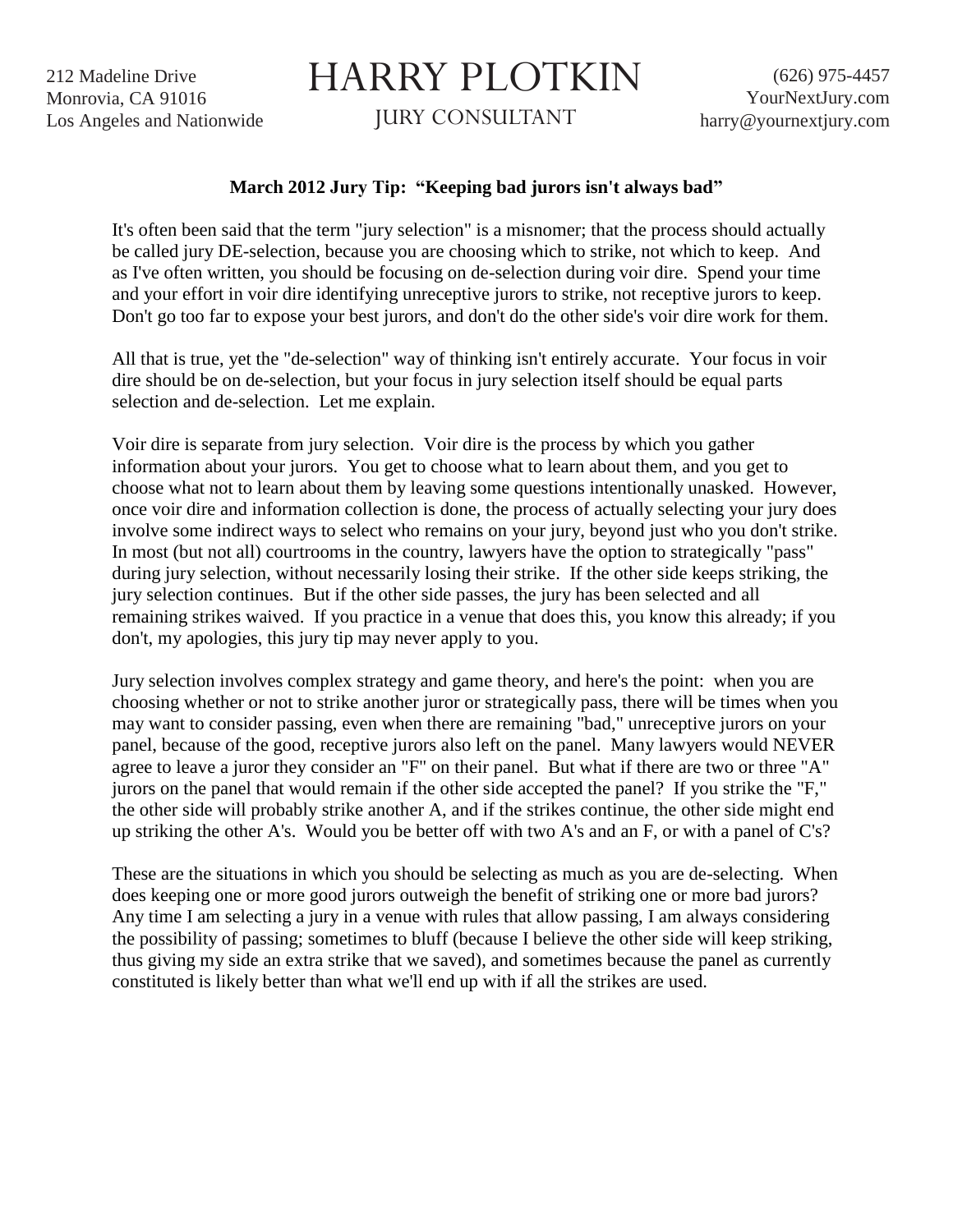Passing with one or more bad jurors on the panel is admittedly a calculated risk, and I understand how nerve-wracking it can be. Understand too, that if you seat a jury without using all of your strikes, you do waive the right to appeal based on your judge denying a cause challenge. Most lawyers' instinct is to use all of your strikes, to immediately strike unreceptive jurors until you are either out of bullets or out of bad jurors. But there are times when that is impossible, when there are more bad jurors than you have strikes. There are times when the jury is only going to get worse, because the jurors on-deck are worse than the makeup of your current panel. And there are times when you are better off keeping some bad jurors if doing so allows you to keep some great jurors.

Every jury panel is obviously unique, and every opportunity to pass needs to be carefully weighed. I don't want to oversimplify any advice, but here are some general factors to consider when you are weighing the possibility of passing on a strike and potentially keeping some bad jurors on your panel:

Are the bad jurors you might leave on the panel persuasive and passionate, or are they relatively harmless? Even if you are 100% sure that a juror will vote against you (on a jury that doesn't require a unanimous verdict), that juror isn't necessarily dangerous. Bad jurors who are vocal, have strong views, and are persuasive leaders are dangerous; not only will they dig in their heels, they'll persuade other jurors who are on the fence. But if you're faced with an unreceptive juror who is soft-spoken, isn't a know-it-all, and doesn't have particularly strong opinions, leaving them on the jury is far less of a risk.

Are your good jurors more vocal and persuasive and outspoken than your bad jurors? Sometimes it only takes a single vocal, persuasive juror on your side to win over the skeptics and the undecideds on your panel. Sometimes it takes two, or even three. But remember that when both sides know what they're doing in jury selection, all of your "A" jurors and "F" jurors will usually be struck, and you'll be left with a group of C's. When you have a juror on your panel that you are convinced would not only be on your side, but also be a strong leader, you should probably assume that the other side will strike them. You know that the other side can't and won't live with that juror on the panel, so take the opportunity to pass. Worst case, the other side strikes them and you've retained a strike. Best case, they make a mistake and accept the panel. Or perhaps they strike someone else, and you can pass again.

Any time you pass, you have to be ready and willing to live with the panel if the other side accepts, so decide whether your strong juror is stronger than any bad jurors on the panel. When there are A's and F's on the panel, ask yourself: which of the jurors are well-spoken and sound knowledgeable and reasonable enough that other jurors will likely listen to and trust them? Are your good jurors know-it-alls whom the other jurors will look to for guidance and perceived expertise, or might the bad jurors be thought of as experts? Beyond being well-spoken, which of the jurors are out-spoken? Are your good jurors more or less passionate and emotionally involved in the issues than the bad jurors? Who will probably care more about the issues in trial?